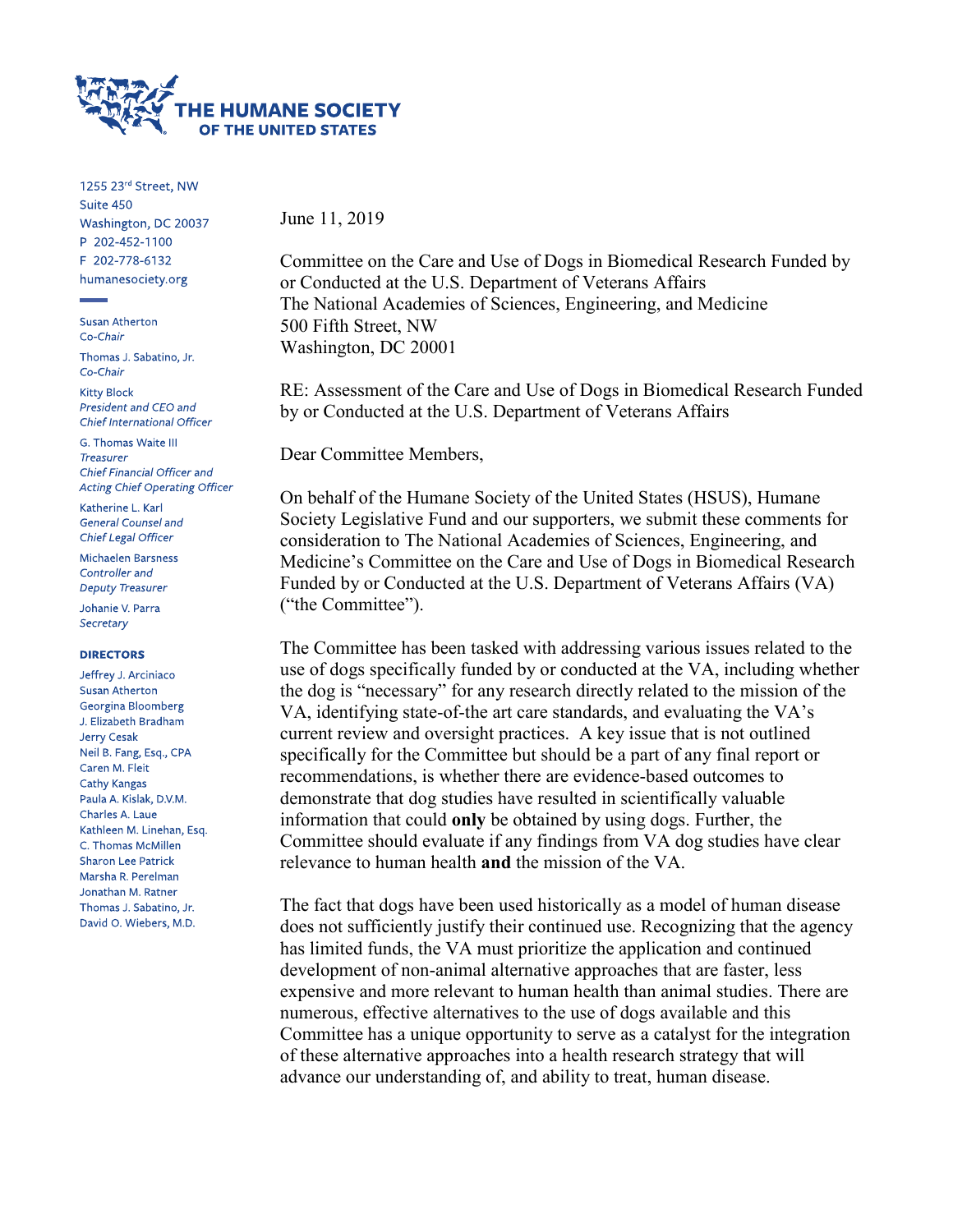Animal models will always have limitations and never improve, while alternatives, through sustained development of technologies, will only continue to advance and will do so significantly. Moving the agency beyond reliance on the outdated animal models will revolutionize healthcare for Veterans and all humans. Greater transparency, including decision making processes, is vital for more effective research that translates into improved outcomes for Veterans and increased public confidence in research. Enhanced transparency in VA research is necessary regardless of the outcome of the review.

Below, we make specific recommendations for how to assess the utility of dog research at the VA, pursue non-animal approaches, increase welfare, improve transparency, and suggest criteria for judging the necessity of dog use directly related to the VA's mission.

## *Recommendations*

 $\overline{a}$ 

## **1. Retrospective reviews of VA dog research**

We recommend that the VA carry out a retrospective analysis of whether past dog use has positively impacted veteran health or was necessary for the mission of the VA. This should be done before any new research begins at or is funded by the agency. VA should be required to evaluate and report whether the objectives of the project were achieved, whether any of the information was critical in moving forward into human trials, details regarding the numbers of dogs used as well as the overall harms inflicted, and levels of pain and distress the dogs within the studies were subjected to. There should be frequent analysis to ascertain whether replacement, refinement or reduction approaches can be implemented into protocols. Where information obtained using dogs proved an absolute necessity for subsequent clinical trial(s) and could not be obtained by any other methods, the agency should further analyze whether there was translational success from dogs to humans in order to provide an objective measure of whether there were benefits of VA research using dogs.

It is important to understand if VA research is contributing to veteran health developments. Just recently Cindy Buckmaster, the chair of Americans for Medical Progress, a group that performs public outreach in support of animal research, was quoted saying "I do not support the use of animals in research of any kind whenever it is determined that their involvement is not scientifically justified. And I believe this to be true of the research community, in general."<sup>[1](#page-1-0)</sup>

During the March 27, 2019 Public Workshop on the Uses of Dogs in Biomedical Research, presenters spoke about two areas of research for which VA still uses dogs, cardiovascular and spinal cord injury (SCI). However, presenters also spoke about the high failure rate of translating results of animal studies in these fields of research to humans. Dr. Igor Efimov presented about his research using donor human hearts to study cardiovascular disease. During his presentation, Efimov quoted a 2011 journal article by Robbins highlighting the problem with the copious amounts of data that have been obtained from animal studies and the "relatively tiny impact of these data on human health in general and cardiovascular disease specifically. Our 'wet bench'

<span id="page-1-0"></span><sup>11</sup> Williams, Shawna. "Humane Society Successfully Campaigns to End Pesticide Test on Dogs." *The Scientist* (April 2019) doi: [https://www.the-scientist.com/news-opinion/humane-society-successfully-campaigns-to-end](https://www.the-scientist.com/news-opinion/humane-society-successfully-campaigns-to-end-pesticide-test-on-dogs-65713)[pesticide-test-on-dogs-65713](https://www.the-scientist.com/news-opinion/humane-society-successfully-campaigns-to-end-pesticide-test-on-dogs-65713)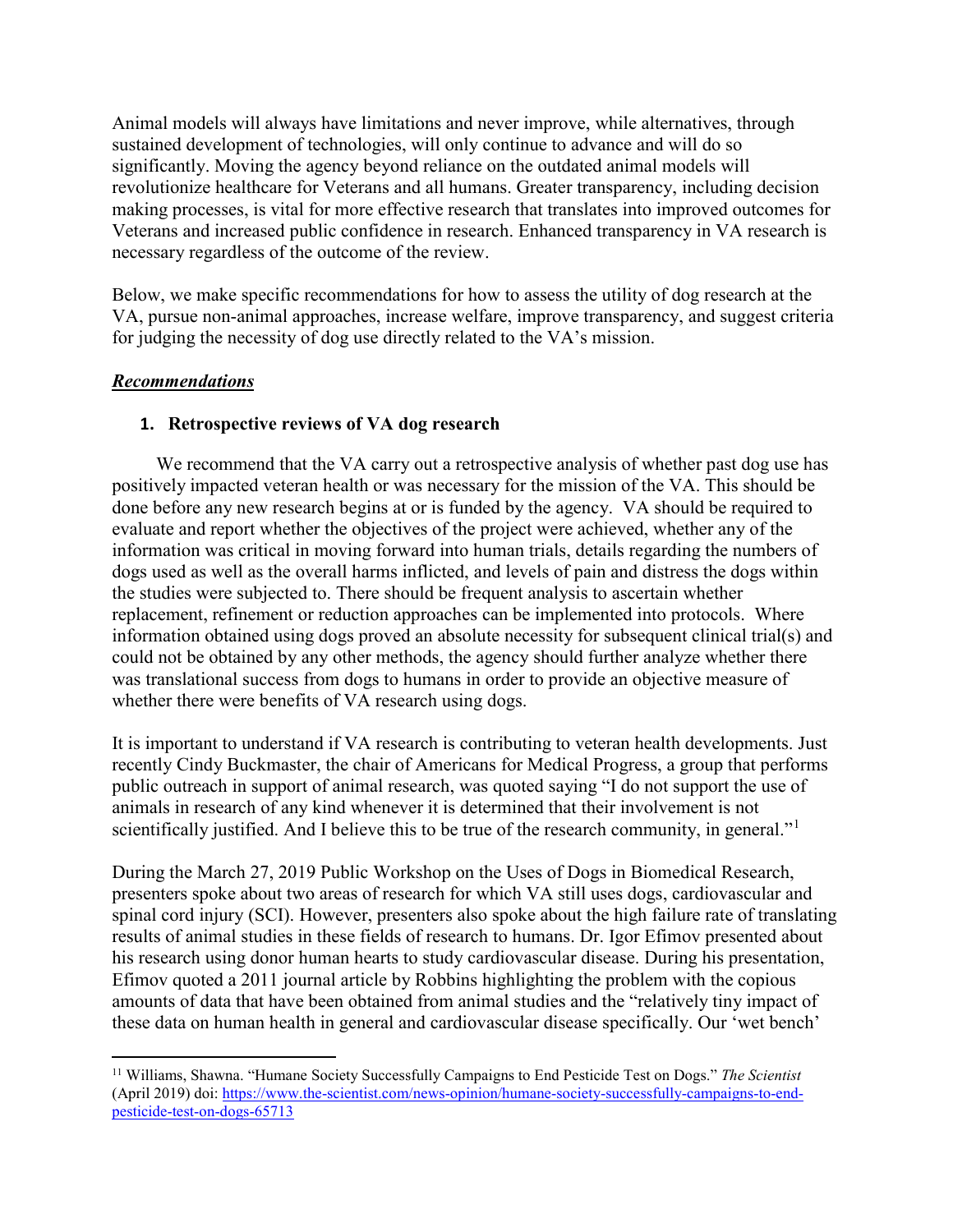advances have not, with rare exceptions, been translated to the bedside."**[2](#page-2-0)** Likewise, in her presentation about large animal models for spinal cord research, Dr. Candace Floyd cited success rates in pharmaceutical research and noted the particularly low translation rate in studies of neuroprotection in SCI at  $\sim$ 1%.<sup>[3](#page-2-1)</sup> With rates this low, it seems likely that a comprehensive retrospective analysis of dog use in VA research will reveal problems with using live animal models and the need to pursue non-animal methods as described in more detail below and in the appendix.

Where dogs are being used in VA research, we urge the agency to carry out a retrospective meta-analysis of the research outcomes as part of **ongoing** efforts to replace the use of dogs. The analysis should consider the actual, cumulative harms inflicted on the dogs over the duration of the research project and quantify the realistic, actual benefits of the research. This should enable calculation of the translational efficacy of dog research in order to enable decision making over the continued use of dogs versus alternatives.

### **2. Pursue the use and development of alternative methods**

Instead of relying on the historical use of dogs as a justification for continuation of these practices, HSUS urges serious consideration of non-animal alternatives via dedicated, ringfenced funding in order to support more human-relevant advances that will signify a firm commitment from the agency to move away from dogs. It is hard to deny the pace at which the new approach methodologies are advancing – microfluidics were only introduced to *in vitro* culture methods in the early 2000s, and less than 20 years later, development of arrays that link several human organ systems are commercially available for PBPK modelling in early drug discovery studies<sup>[4](#page-2-2)</sup>. However, the technology is available for much more than just toxicology and drug discovery and the capacity of these, and other, advanced *in vitro* systems in disease modeling is increasing. Importantly, the National Institutes of Health (NIH) have demonstrated their commitment to these advanced non-animal technologies, with several funding initiatives totaling over 72 million dollars<sup>[5](#page-2-3)</sup> for the development of organs-on-chips, including the Disease Chips Program<sup>[6](#page-2-4)</sup> which is supporting, amongst others, a project using chips to test novel treatments for atrial arrhythmias<sup>[7](#page-2-5)</sup>. We recommend that the Committee hears from the leaders in these fields, who we name and whose research we discuss more extensively in the appendix, to explore the possibilities of replacement and to better appreciate how the replacement of a large animal model will require integration of more than one *in vitro*/*in silico* approach. There could be significant financial advantage to shifting away from dogs— animal research is very costly at every level – from the financial outlay required for the animals, costs incurred in their upkeep, training of researchers and caretakers to the ultimate likelihood of a novel, safe and

<span id="page-2-1"></span><sup>3</sup> Floyd, Candace. "Overview of Large Animal Models in SCI." *Public Workshop on the Uses of Dogs in Biomedical Research*. (27 March 2019). Powerpoint Presentation. Retrieved from: http://nassites.org/dels/files/2019/04/Candace-Floyd-Presentation.pdf

<span id="page-2-0"></span><sup>2</sup> Robbins, Jeffrey. "Twenty Years of Gene Targeting What We Don't Know." *Circulation Research.* 2011;109:722–723 doi: https://www.ahajournals.org/doi/pdf/10.1161/circresaha.111.249912

<span id="page-2-2"></span><sup>4</sup> Oleaga C. *et al.* Multi-Organ toxicity demonstration in a functional human in vitro system composed of four organs. Sci Rep. 2016 Feb 3;6:20030. doi: 10.1038/srep20030.

<span id="page-2-3"></span><sup>5</sup> https://ncats.nih.gov/tissuechip/funding

<span id="page-2-4"></span><sup>&</sup>lt;sup>6</sup> [https://ncats.nih.gov/tissuechip/projects/modeling.](https://ncats.nih.gov/tissuechip/projects/modeling) Accessed April 26<sup>th</sup>, 2019

<span id="page-2-5"></span><sup>7</sup> https://ncats.nih.gov/tissuechip/projects/modeling/2017#in-vitro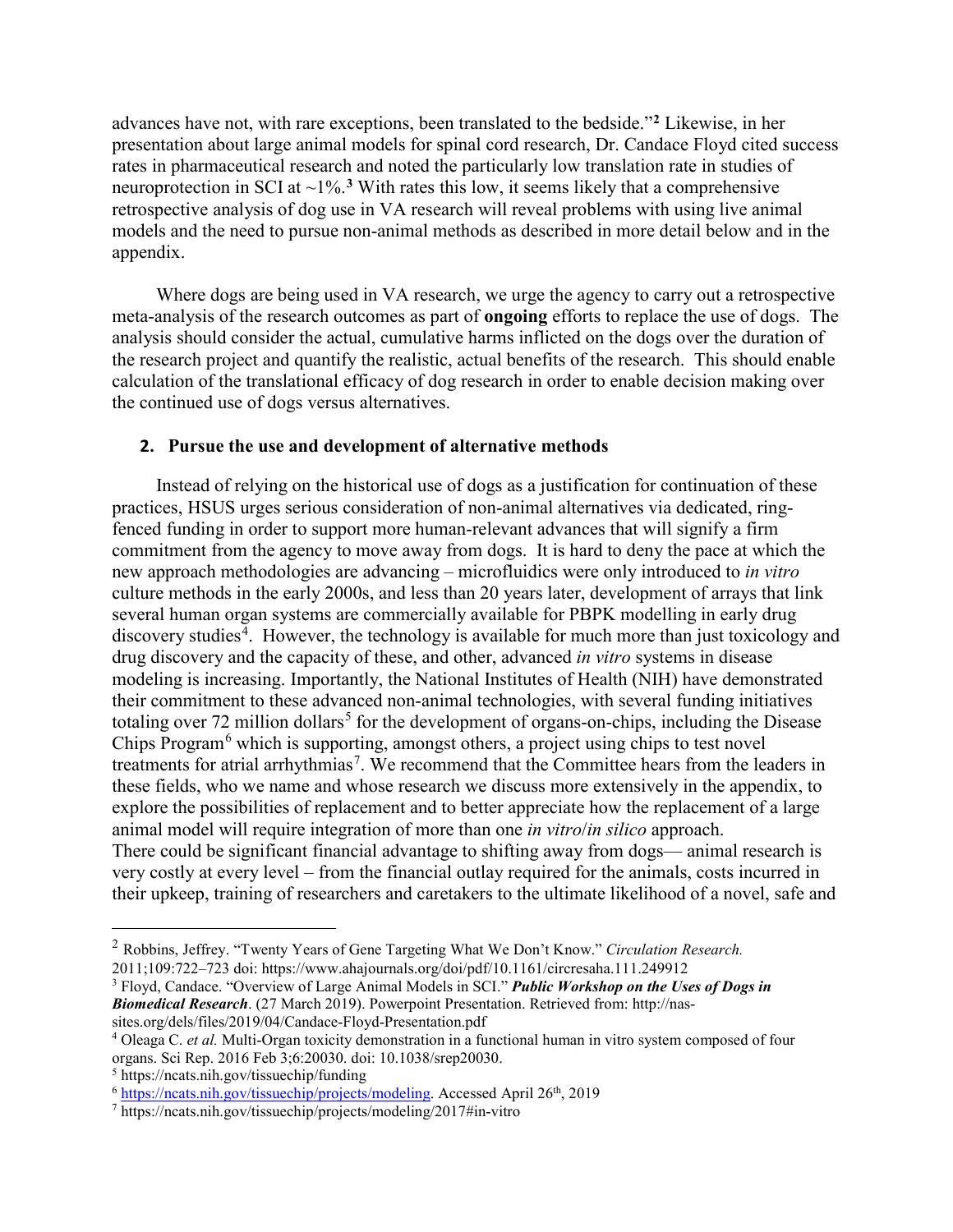effective treatment. The widespread acceptance and mainstream use of *in vitro* methods has led to some analyses of their cost and reveal that the *in vitro* methods are often more cost-effective than using animals $8,9,10$  $8,9,10$  $8,9,10$  $8,9,10$ . Add to this the incredibly low translation rates for animal-based research and the physical, financial and psychological costs incurred by Veterans awaiting treatments and it becomes preferable, in fact vital, to see research funds going towards the creation and application of *in vitro* and other non-animal approaches. We urge the VA to reconsider any decisions regarding the possible replacement of dogs with another sentient species, such as pigs, and instead to invest in the development, promotion and application of human relevant non-animal approaches such as those detailed in this appendix.

We would like to emphasize that, there are no simple like-for-like replacements such that a single *in vitro* assay will stand in for an animal model. We do not see this as a reason to continue using the animal models, or to spend scant research resources 'tweaking' existing animal models to create something symptomatically similar to a human condition.

**We have specifically considered the research fields of particular interest to the VA, namely cardiovascular and spinal cord injury and present our detailed findings on where we see opportunities to move away from animal models in the attached appendix.**

To summarize the main points of our appendix, the VA should:

 $\overline{a}$ 

- **Incentivize and promote the use of human tissues and organs;**
- **Promote and further develop the use of patient registries to share data and enable best practices to be disseminated among VA research facilities;**
- **Explore computer modeling of organ function and response to perturbations, including drug treatment or disease processes;**
- **Investigate partnerships with veterinary clinics to increase participation in veterinary clinical trials;**
- **Exploit existing** *in vitro* **methods to investigate cellular function and response – these should include the types of sophisticated, three dimensional models of tissues which are revolutionizing the field and which may incorporate cell scaffolds, multiple cell types, dynamic flow systems and bioprinting to develop more complex, physiologically relevant structures; and**
- **Where intact organisms are deemed necessary, investigate alternative models of lower sentience such as slime molds or zebrafish embryos.**

In addition to recommending a general move away from the use of dogs, we urge this Committee to recommend that the VA formalize a strategy and/or roadmap for the development of non-animal alternatives and a commitment to ending the use of dogs as soon as possible in support of the agency's mission. We also strongly recommend that the VA join The Interagency

<span id="page-3-0"></span><sup>8</sup> Botticelli & Hartung, Food for Thought … on the Economics of Animal Testing. ALTEX. 2009;26(1):3-16.

<span id="page-3-1"></span><sup>&</sup>lt;sup>9</sup> Meigs et al Animal testing and its alternatives - the most important omics is economics. ALTEX. 2018;35(3):275-305. doi: 10.14573/altex.1807041.

<span id="page-3-2"></span><sup>&</sup>lt;sup>10</sup> Kramer and Greek Human Stakeholders and the Use of Animals in Drug Development. 2018 Business and Society Review 123:1 3–58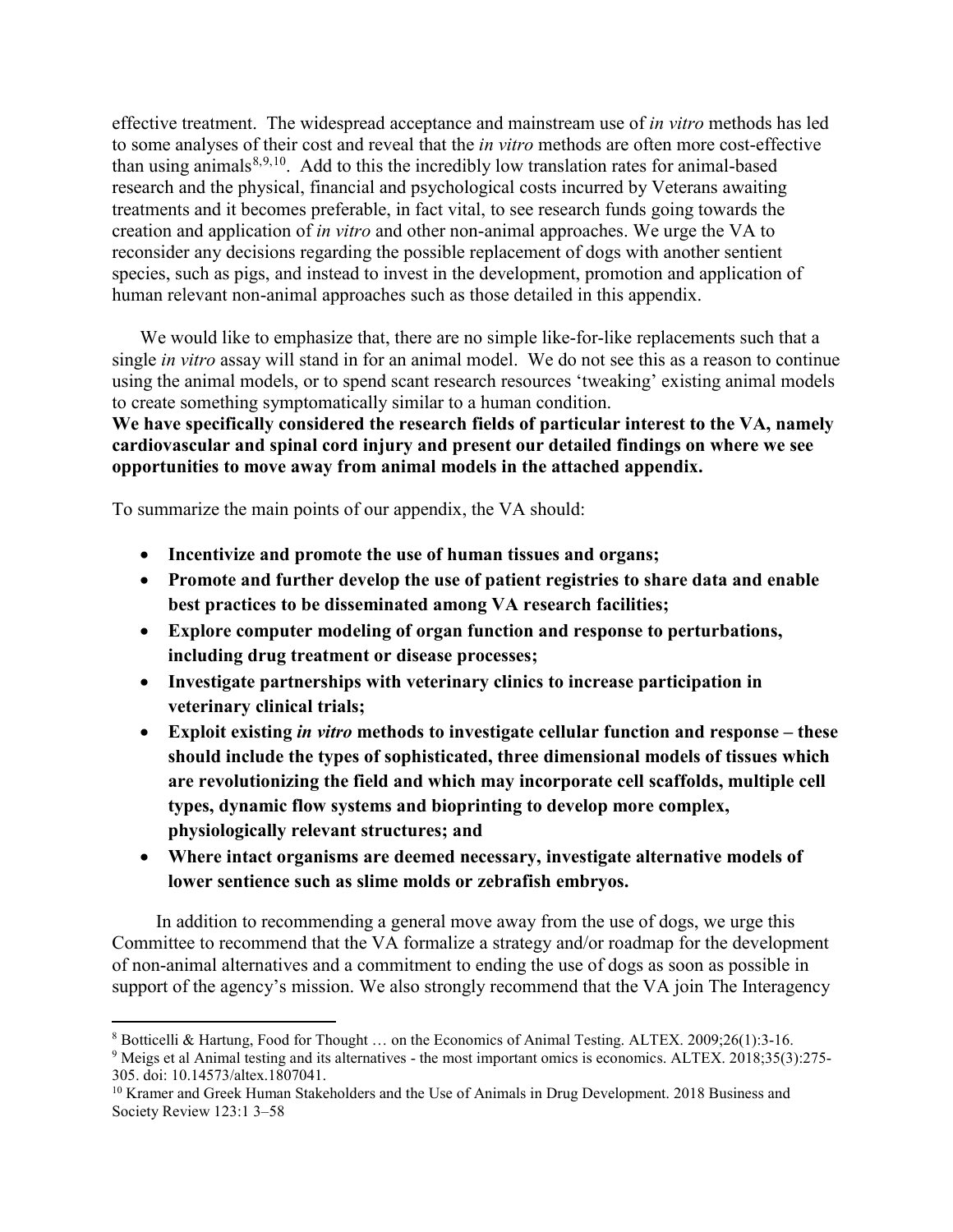Coordinating Committee on the Validation of Alternative Methods (ICCVAM). Here they can optimize the utilization of scientific expertise within, as well as outside of the US federal government. In the future, the VA can work with key members of other federal agencies that have been at the forefront of efforts to further carry out the 3Rs of reduction, refinement and replacement with the ultimate aim of replacing animals with more human relevant approaches.

#### **3. Welfare enhancements**

If the results of this review indicate that Committee recommends the continued use of dogs in VA research, the agency should consider adopting higher welfare standards for dogs than the current laws and guidelines require. The established requirements in the Animal Welfare Act (AWA) and the *Guide of the Care and Use of Laboratory Animals* (the *Guide*) outline the bare minimum animal welfare standards.

In his presentation to the Committee, David DeGrazia outlined his 'basic needs' for dogs used in research. The HSUS and HSLF agree with these principles and suggests that the Committee ensure that all these needs are met in any VA dog research protocol that may be deemed necessary: sufficient rest for health; access to compatible dogs or social group members; freedom from significant experiential harm; freedom from disease, injury, disability and freedom of movement with adequate space. We have specified the basic needs that we feel are the minimum requirements to adequately meet research dogs' needs in our criteria, outlined below.

The statement of task asks the Committee to identify ethical standards and state-of-the-art practices supporting the care, use and welfare of dogs in research. The VA can establish a gold standard of care for dogs in research, with enhancements to exercise and enrichment requirements, safer flooring and improved socialization of animals. A recent study, *The influence of facility and home pen design on the welfare of the laboratory-housed dog[11](#page-4-0),* highlights that modifications to current requirements and recommended standards promote more positive welfare of dogs in laboratories. Additional considerations can be taken from the EU Directive  $2010/63/EU<sup>12</sup>$  $2010/63/EU<sup>12</sup>$  $2010/63/EU<sup>12</sup>$  in which minimum space requirements are based on weight, with at least 2 square meters per animal (US is approximately one-third of this). Another significant difference between EU and US requirements is the minimum height. In the EU this is 2m, irrespective of dog size, whereas the AWA only requires 6 inches above a dog's head. The EU Directive also states that dogs should not be single housed for more than 4 hours and should have access to an outside run "where possible". We would urge the VA to adopt these more stringent, more humane requirements for any dogs used in their research program until such a time as those dogs can be adopted.

Finally, the HSUS applauds the agency for having a publicly available adoption policy but encourages the Committee to further improve this policy by requiring VA research facilities that use dogs in research to establish partnerships with reputable animal rescue groups to facilitate the placement of adoptable animals. The HSUS already partners with the VA to help facilitate the

<span id="page-4-0"></span><sup>&</sup>lt;sup>11</sup> Scullion Hall, L.E.M. et al. The influence of facility and home pen design on the welfare of the laboratory-housed dog. *J. Pharmacol. Toxicol*. Methods 83, 21–29 (2017).

<span id="page-4-1"></span><sup>&</sup>lt;sup>12</sup> Official Journal of the European Union. (September 2010) *DIRECTIVE 2010/63/EU OF THE EUROPEAN* PARLIAMENT AND OF THE COUNCIL. Retrieved from[: https://eur-](https://eur-lex.europa.eu/LexUriServ/LexUriServ.do?uri=OJ:L:2010:276:0033:0079:en:PDF)

[lex.europa.eu/LexUriServ/LexUriServ.do?uri=OJ:L:2010:276:0033:0079:en:PDF](https://eur-lex.europa.eu/LexUriServ/LexUriServ.do?uri=OJ:L:2010:276:0033:0079:en:PDF)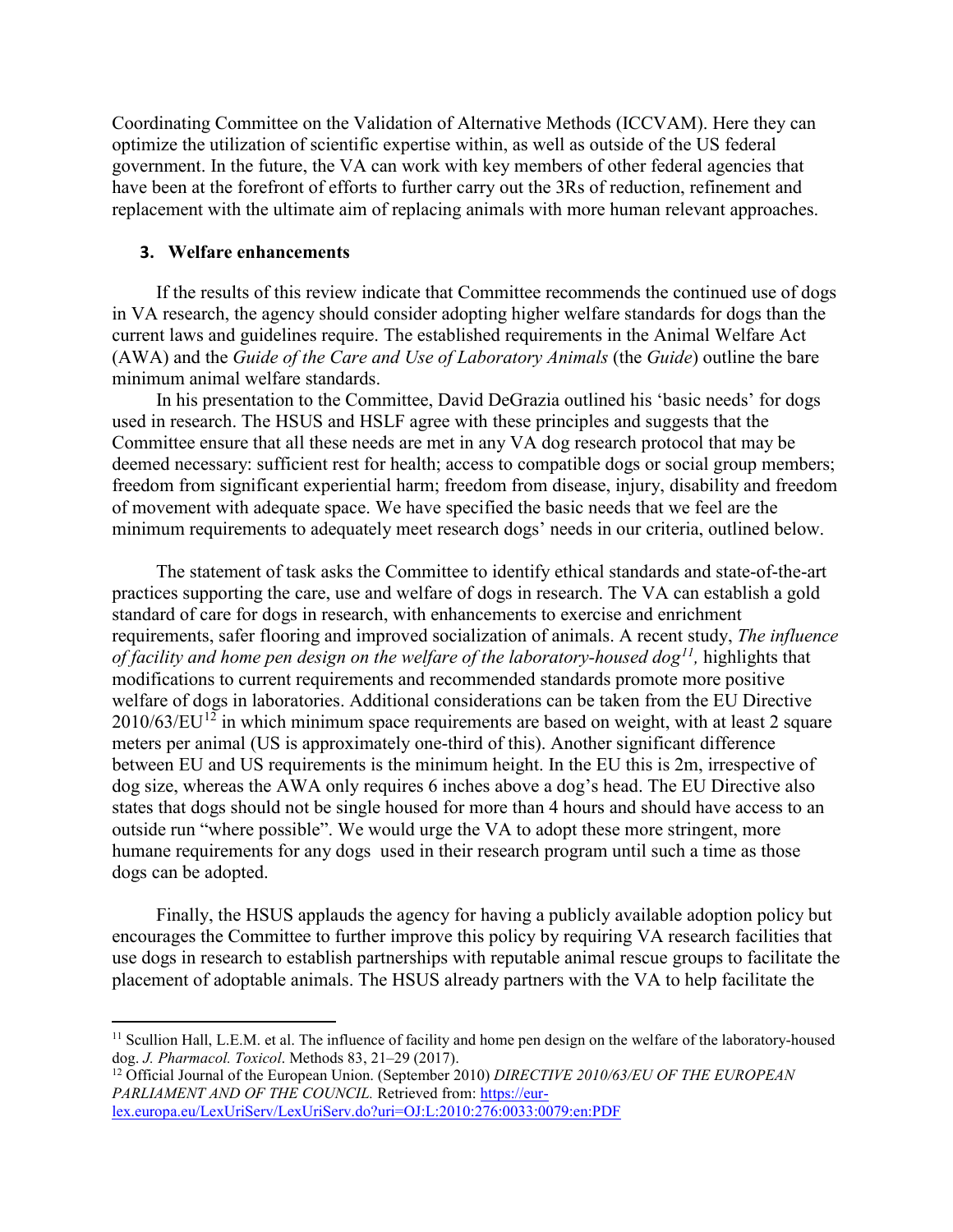adoption of shelter pets to Veterans and would be pleased to offer assistance in identifying respectable organizations to aid in the adoption process. Adequate support and socialization of dogs leaving a research facility are necessary for successful placement in a forever home, to minimise any distress to the animal, safeguard the public and reduce the chances that the dogs are returned to the shelter<sup>[13](#page-5-0)</sup>.

The HSUS is proud to have established a strategic partnership with the VA to support Veterans, their well-being, and their social integration through the adoption of rescued animals and related interactions with companion animals. In this collaboration, we work with the VA to promote and expand pet keeping for Veterans, encourage their engagement with local animal shelters and other humane organizations as adopters, patrons, and volunteers, and communicate the many benefits that companion animals bring to the lives of Veterans throughout the nation.

### **4. Improving Transparency in Research Requiring Dogs**

The Committee should recommend that VA research facilities receive annual USDA Animal and Plant Health Inspection Service (APHIS) inspections and that the documented reports of these inspections be posted publicly to the USDA database. We remain concerned that the frequency and robustness of internal inspections are not sufficient in the protection of animal welfare at VA research facilities. A 2014 audit from the USDA Office of Inspector General (OIG) found that IACUCs "did not adequately approve, monitor, or report on experimental procedures on animals<sup>14</sup>." OIG reviewed Animal Welfare Act (AWA) violations from FYs 2009 – 2011 and found that 531 of 1,117 research facilities were cited for 1,379 IACUC oversight violations.

Due to Congressional concern over USDA's Agricultural Research Service (ARS) in 2015, a Memorandum of Understanding<sup>[15](#page-5-2)</sup> was entered into which established annual APHIS inspections at ARS facilities to help ensure adequate oversight. APHIS should also carry out rigorous, unannounced inspections at VA facilities. With many similar concerns at VA facilities, inspections by APHIS will provide increased animal welfare protections as well as provide much needed transparency by the agency.

All staff involved in animal research, and in the breeding, housing and care of laboratory animals, must be properly trained and supervised. Training records should be available for inspection by APHIS inspectors and should provide part of the inspection report available for public scrutiny. Adequate training and education are vital if the VA is to demonstrate effective alignment with 3Rs principles, since knowledge obtained through training can address animal welfare needs, recognition of pain and distress and appropriate housing<sup>16</sup>.

<span id="page-5-0"></span><sup>13</sup> EU Directive 2010/63/EU Annex II, Article 26.

<span id="page-5-1"></span><sup>14</sup> USDA Office of the Inspector General. (December 2014). *APHIS Oversight of Research Facilities.* Retrieved from[: https://www.usda.gov/oig/webdocs/33601-0001-41.pdf](https://www.usda.gov/oig/webdocs/33601-0001-41.pdf)

<span id="page-5-2"></span><sup>15</sup> United States Department of Agriculture Agricultural Research Service(June 2015) *Animal Welfare Action Plan*. Retrieved from:

<https://www.ars.usda.gov/is/br/marc/ARS%20%20MARC%20Action%20Plan%2006172015%20IS.pdf>

<span id="page-5-3"></span><sup>16</sup> Kennedy & Froeschl, Chapter 2 'Education and Training' in *Management of Animal Care and Use Programs in Research, Education, and Testing*. 2nd edition. Editors: Weichbrod RH, Thompson GAH, & Norton JN. Boca Raton (FL): CRC Press/Taylor & Francis; 2018.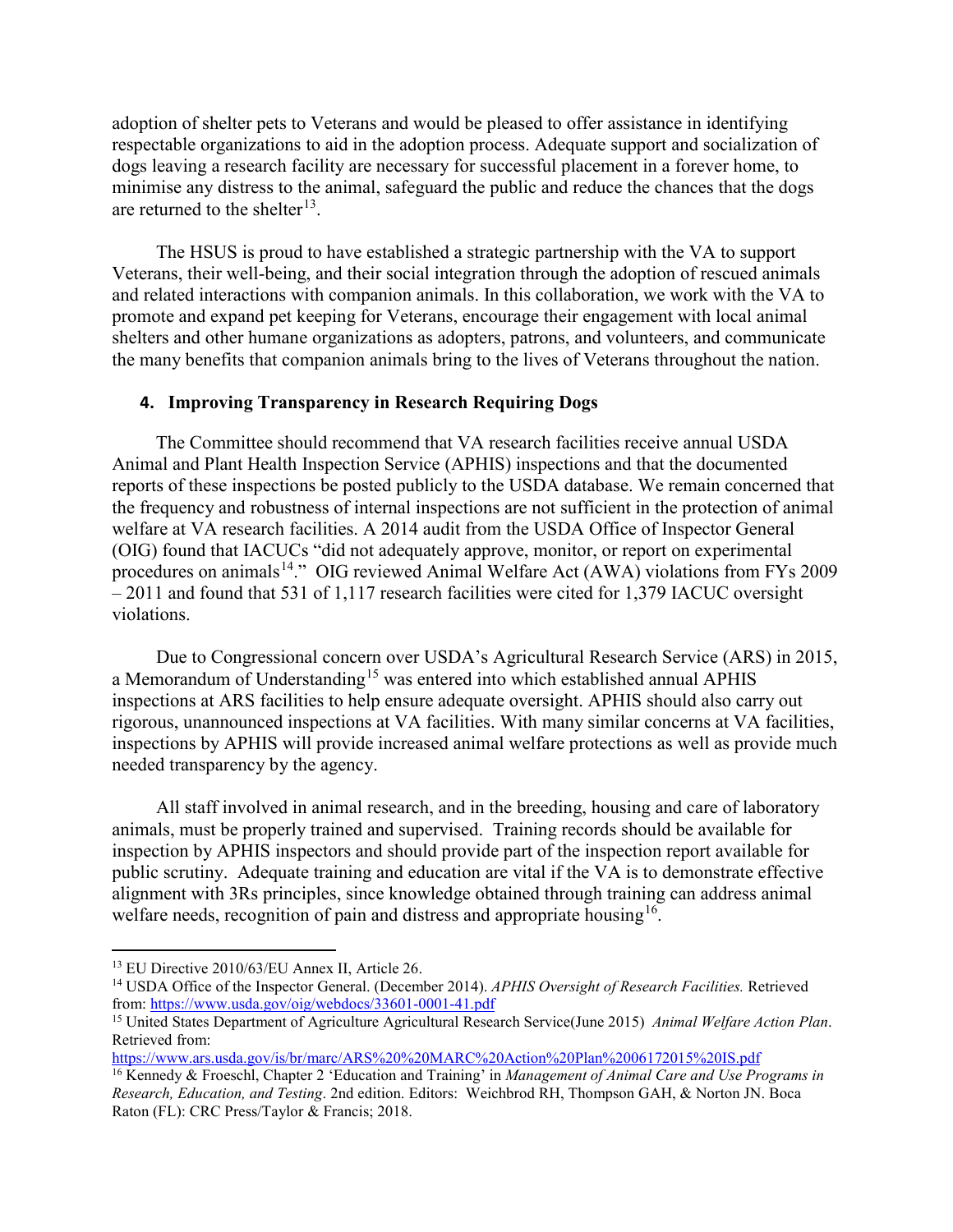Where dogs are being used in research, the experimental design should be registered in agreement with proposals put forward by NASEM Committee member Dr Jonathan Kimmelman.<sup>17</sup> We suggest that pre-registration of all studies requiring dogs would be a powerful tool to reduce publication bias, improve transparency, prevent duplicative research and holds true to the principles of the 3Rs. Records could be made publicly available, after a grace period to ensure that no intellectual property rights are breached. It may be possible for researchers to use an adaptation of the study proposal already submitted to the IACUC as the pre-registration document. Pre-registration of preclinical studies should improve the credibility of research and can be used to improve standards of animal research<sup>[18](#page-6-1)</sup>, where animals are still required. The VA could offer funding to facilitate pre-registration of any studies requiring dogs, and it is possible that Dr Kimmelman could explore what this might entail with the Committee. However, we note that there is a freely available, international preclinical trials registry available at [www.preclinicaltrials.eu](http://www.preclinicaltrials.eu/) and so compliance with this recommendation may not require significant financial outlay.

# **5. Adopt similar principles and criteria to the Institute of Medicine's report,**  *Chimpanzees in Biomedical and Behavioral Research: Assessing the Necessity[19](#page-6-2).*

The conclusions of this 2011 report were driven by advances in models and methods other than the use of chimpanzees. The Committee developed three principles to assess research on chimpanzees and additional criteria for determining the necessity for using chimpanzees in biomedical research. We recommend that this Committee develop similar principles and criteria for the use of dogs in research at the VA. The principles and criteria listed below should be adjusted for the purpose of this study; namely, to ensure the research is directly related to the mission of the VA and, further, addresses the need to enhance the welfare of dogs currently in VA laboratories, until such time that dogs are no longer deemed necessary for VA research or the VA makes a decision to end the use of dogs.

## **Principles Guiding the Use of Chimpanzees in Research**

- The knowledge gained must be necessary to advance the public's health;
- There must be no other research model by which the knowledge could be obtained, and the research cannot be ethically performed on human subjects; and
- The animals used in the proposed research must be maintained either in ethologically appropriate physical and social environments or in natural habitats.

<span id="page-6-0"></span><sup>&</sup>lt;sup>17</sup> Anderson & Kimmelman. Should preclinical studies be registered? Nat Biotechnol. 2012 Jun 7; 30(6): 488–489. Published online 2012 Jun 7. doi: 10.1038/nbt.2261

<span id="page-6-1"></span> $18$  Ritskes-Hoitinga & Wever. Improving the conduct, reporting, and appraisal of animal research. BMJ 2018;360:j4935 doi: 10.1136/bmj.j4935

<span id="page-6-2"></span><sup>19</sup> Institute of Medicine of The National Academies (December 2011). *Chimpanzees in Biomedical and Behavioral Research: Assessing the Necessity.* Retrieved from:

[http://www.nationalacademies.org/hmd/Reports/2011/Chimpanzees-in-Biomedical-and-Behavioral-Research-](http://www.nationalacademies.org/hmd/Reports/2011/Chimpanzees-in-Biomedical-and-Behavioral-Research-Assessing-the-Necessity.aspx)[Assessing-the-Necessity.aspx](http://www.nationalacademies.org/hmd/Reports/2011/Chimpanzees-in-Biomedical-and-Behavioral-Research-Assessing-the-Necessity.aspx)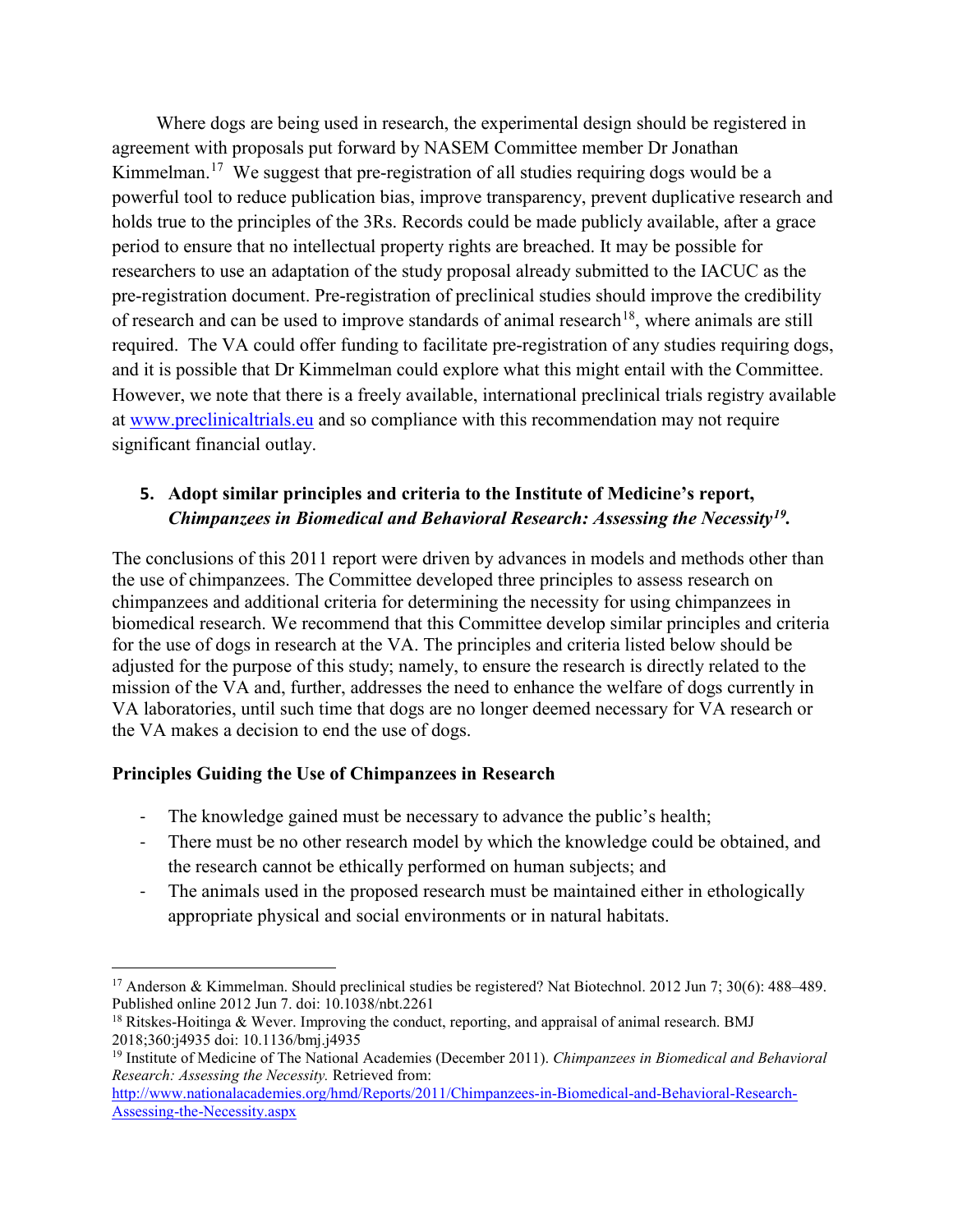## **Criteria for Use of the Chimpanzee in Biomedical Research**

- 1. There is no other suitable model available, such as *in vitro*, non-human *in vivo*, or other models, for the research in question;
- 2. The research in question cannot be performed ethically on human subjects; and
- 3. Chimpanzees are necessary to accelerate prevention, control, and/or treatment of potentially life-threatening or debilitating conditions.

The Committee should require, if research using dogs is deemed necessary **and** in the context of the VA's mission, that the following criteria are met in order to permit research using dogs:

- The knowledge gained must be novel, of benefit to wider society and necessary to advance understanding of issues associated with the health of Veterans.
- There are no other suitable models, or combinations of models, available, in this order of priority: non-animal methods, including but not limited to, *in vitro* (cell lines, primary cells, organoid cultures, microphysiological systems, stem cells), *in silico* (mathematical modeling of existing data sets, computational modeling), *ex vivo* methods (tissue slices, explant cultures), *in vitro* models employing animal cells or animal tissues, human volunteers, or, where all other possibilities have been exhausted, another animal model. Where research questions cannot be answered by one or more of the non-animal methods, the necessity for using whole animals should be clearly justified and the use of immature forms (embryos) or invertebrates should be considered. In general, VA research should commit to the use of the least sentient organism, as per currently available scientific information, including but not limited to *Dictyostelium discoideum[20](#page-7-0)*, *Caenorhabditis elegans[21](#page-7-1)*, *Lymnea stagnalis[22](#page-7-2)*, and zebrafish $^{23}$ .
- The study cannot be performed ethically using human subjects.
- The dogs used in the proposed research must have all of their 'basic needs' met including, but not limited to, the needs delineated by Dr. David DeGrazia:<sup>[24](#page-7-4)</sup>
	- o Nutritious food & clean water;
	- o Appropriate shelter;
	- o Adequate stimulation, exercise, opportunities for canine-typical functioning to promote good health and psychological wellbeing in all animals including access to outdoor runs;

<span id="page-7-0"></span> $\overline{a}$ <sup>20</sup> Williams RS *et al.*, Towards a molecular understanding of human diseases using Dictyostelium discoideum. Trends Mol Med. 2006 Sep;12(9):415-24.

<span id="page-7-1"></span><sup>&</sup>lt;sup>21</sup> Markaki & Tavernarakis N. Modeling human diseases in Caenorhabditis elegans. Biotechnol J. 2010<br>Dec:5(12):1261-76.

<span id="page-7-2"></span> $22$  Crossley *et al.*, A two-neuron system for adaptive goal-directed decision-making in Lymnaea. Nat Commun. 2016 Jun 3;7:11793.

<span id="page-7-3"></span><sup>&</sup>lt;sup>23</sup> Bradford *et al.*, Zebrafish Models of Human Disease: Gaining Insight into Human Disease at ZFIN. ILAR J. 2017 Jul 1;58(1):4-16.

<span id="page-7-4"></span><sup>24</sup> http://nas-sites.org/dels/files/2019/04/David-DeGrazia-Presentation.pdf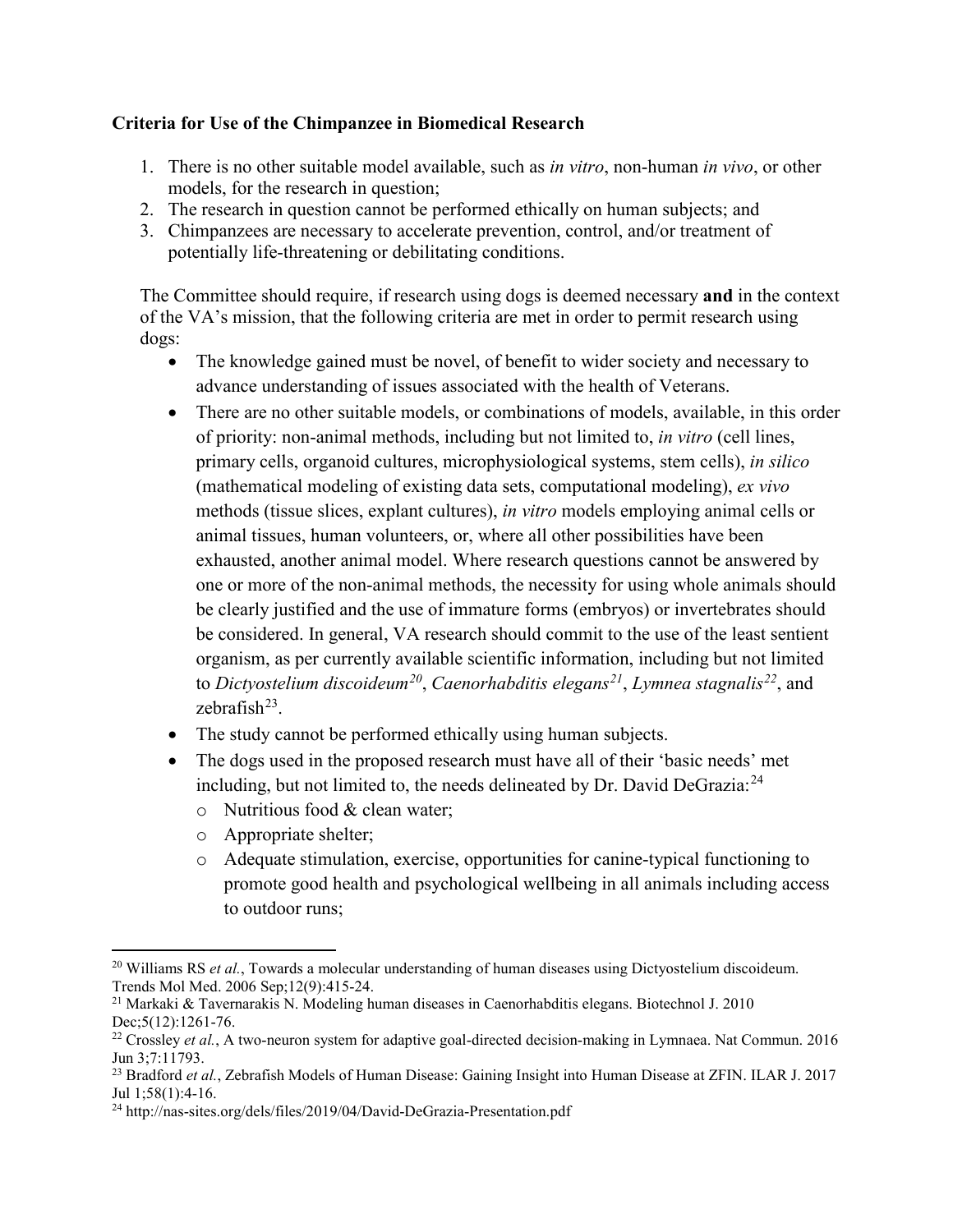- o Sufficient rest for health;
- o Veterinary care;
- o Access to compatible dogs or social group members ensuring dogs are not singlehoused for more than 4 hours at a time;
- o Freedom from significant experiential harm;
- o Freedom from disease, injury, disability; and
- o Freedom of movement with adequate space.
- The dogs should never be subjected to unnecessary harm including through negligence or lack of care in handling, transport, housing, etc.
- Where it is felt that research necessitates the use of dogs, by encouraging collaboration between their laboratory animal veterinarians and companion animal veterinarians to utilize the rise in veterinary clinical trials<sup>[25](#page-8-0)</sup>, the VA should first consider the use of client-owned animals enrolled in clinical trials instead of requiring purpose-bred research animals.
- Researchers have consulted with statisticians to design experiments with greater measurement precision, improving the signal-to-noise ratio of the data analysis and enabling a reduction in the number of animals required and should not rely on power analysis to calculate required numbers of animals. They should also consider the most appropriate statistical analysis to ensure that all studies using dogs are reproducible<sup>[26](#page-8-1)</sup>.
- The research does not pass the upper limits to harm<sup>27</sup>. There is no current standard in US law that restricts the amount of harm an animal used in research may experience. The VA should adopt a similar policy to the European Directive 2010/63/EU:

"… the performance of procedures that result in severe pain, suffering or distress [that] is likely to be long-lasting and cannot be ameliorated should be prohibited"<sup>[28](#page-8-3)</sup> (art. 23).

• The researchers must use the least number of animals that will clearly answer the question posed and take every practical step to avoid pain, distress or suffering.

## *Conclusion*

Given the special relationship Americans have with dogs, it is vitally important that deliberate consideration be taken when choosing when, how, and under what circumstances the use of dogs in medical research will be allowed. It is the Committee's responsibility to ensure that all alternatives are carefully considered and should push the VA to support the development and use of human-relevant, non-animal approaches. These new technologies offer the most promise in

<span id="page-8-0"></span> $\overline{a}$ <sup>25</sup> M.A. Oyama *et al.* Clinical Trials in Veterinary Medicine: A New Era Brings New Challenges. J Vet Intern Med 2017;31:970–978

<span id="page-8-1"></span><sup>&</sup>lt;sup>26</sup> Sneddon *et al.*, Considering aspects of the 3Rs principles within experimental animal biology. J Exp Biol. 2017 Sep 1;220(Pt 17):3007-3016.

<span id="page-8-2"></span><sup>27</sup> http://nas-sites.org/dels/files/2019/04/David-DeGrazia-Presentation.pdf

<span id="page-8-3"></span><sup>28</sup> EU Directive 2010/63/EU, Article 23.